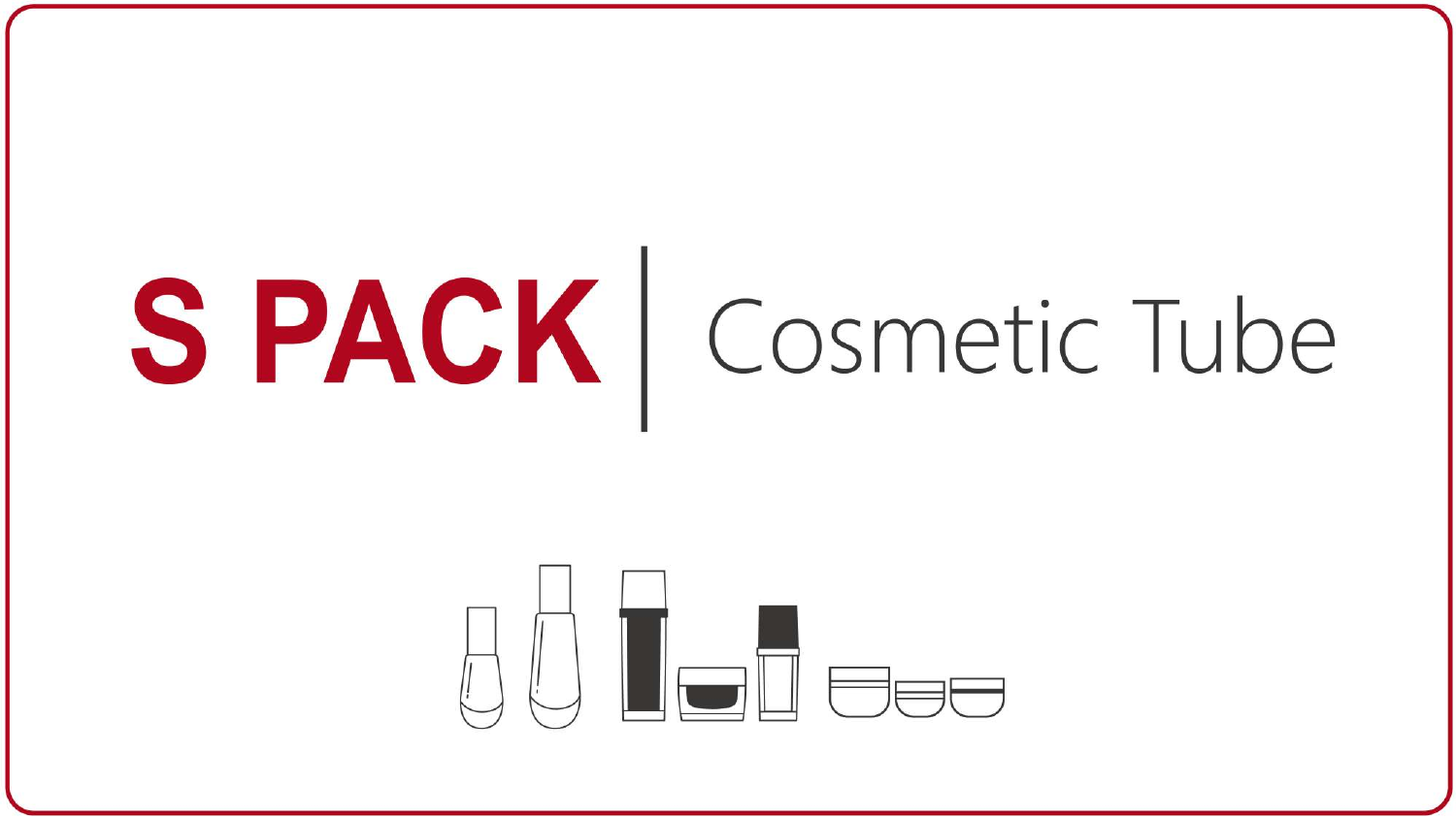**x** Standard

| Product    |                   |       | $\bigotimes$    | $\overline{1}$ |
|------------|-------------------|-------|-----------------|----------------|
| Item No.   | <b>D50</b><br>D40 | TE50F | <b>TE100P40</b> | D35-1          |
| Dosage     | ml<br>ml          | 50ml  | 100ml           |                |
| Dia        |                   |       | 40mm            | 35mm           |
| Decoration |                   |       |                 |                |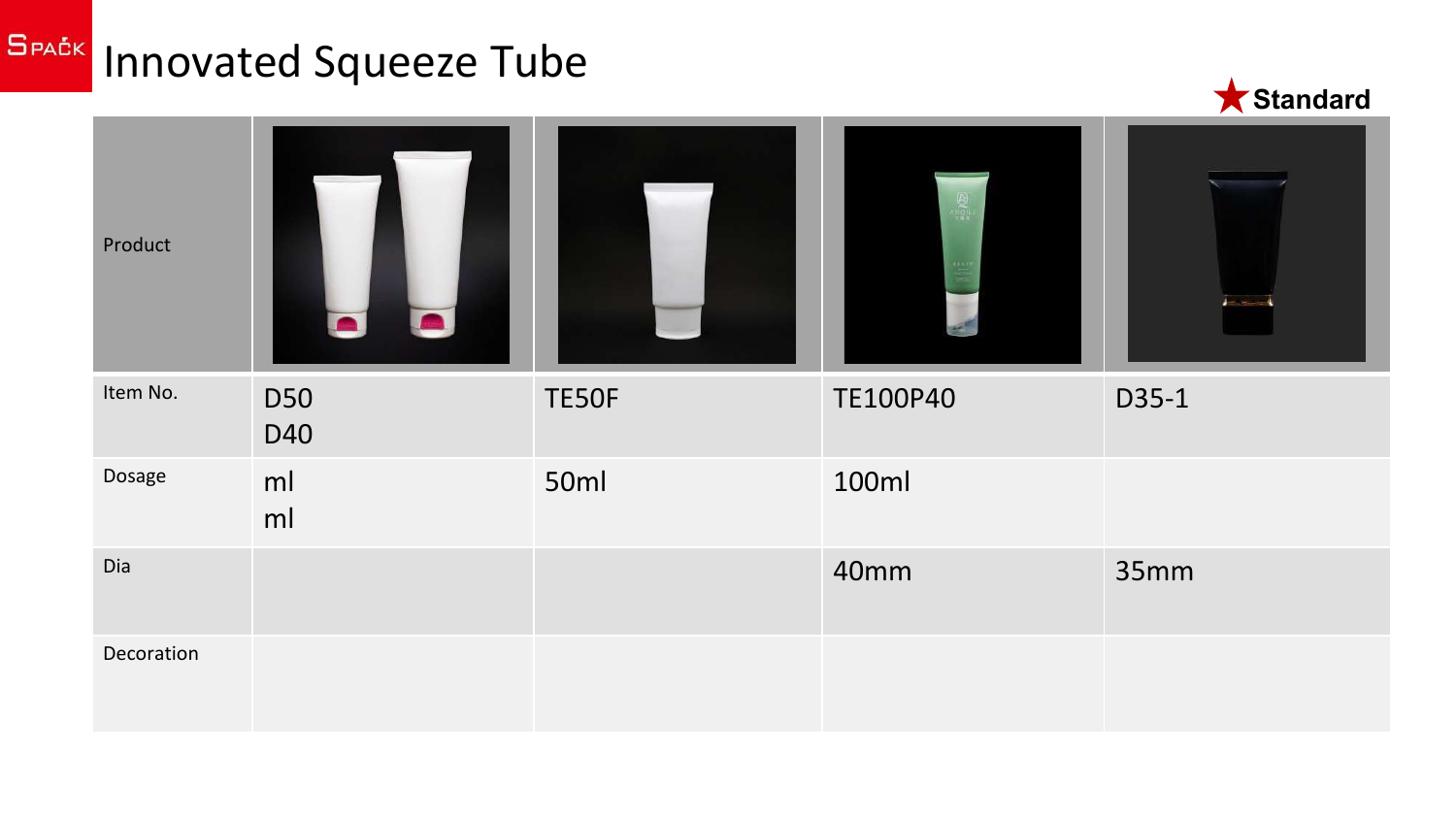**x** Standard

| Product    |                                             | karité           |                             |                            |
|------------|---------------------------------------------|------------------|-----------------------------|----------------------------|
| Item No.   | <b>TE200N50</b>                             | <b>TE100N50</b>  | <b>TE130N40</b>             | <b>TE40N30</b>             |
| Dosage     | 200ml                                       | 100ml            | 130ml                       | 40ml                       |
| Dia        | 50mm                                        | 50mm             | 40mm                        | 30mm                       |
| Decoration | <b>Silk Screen Printing</b><br>With Glitter | Double Wall Tube | <b>Brushed Hot Stamping</b> | Five-Layers Composite Tube |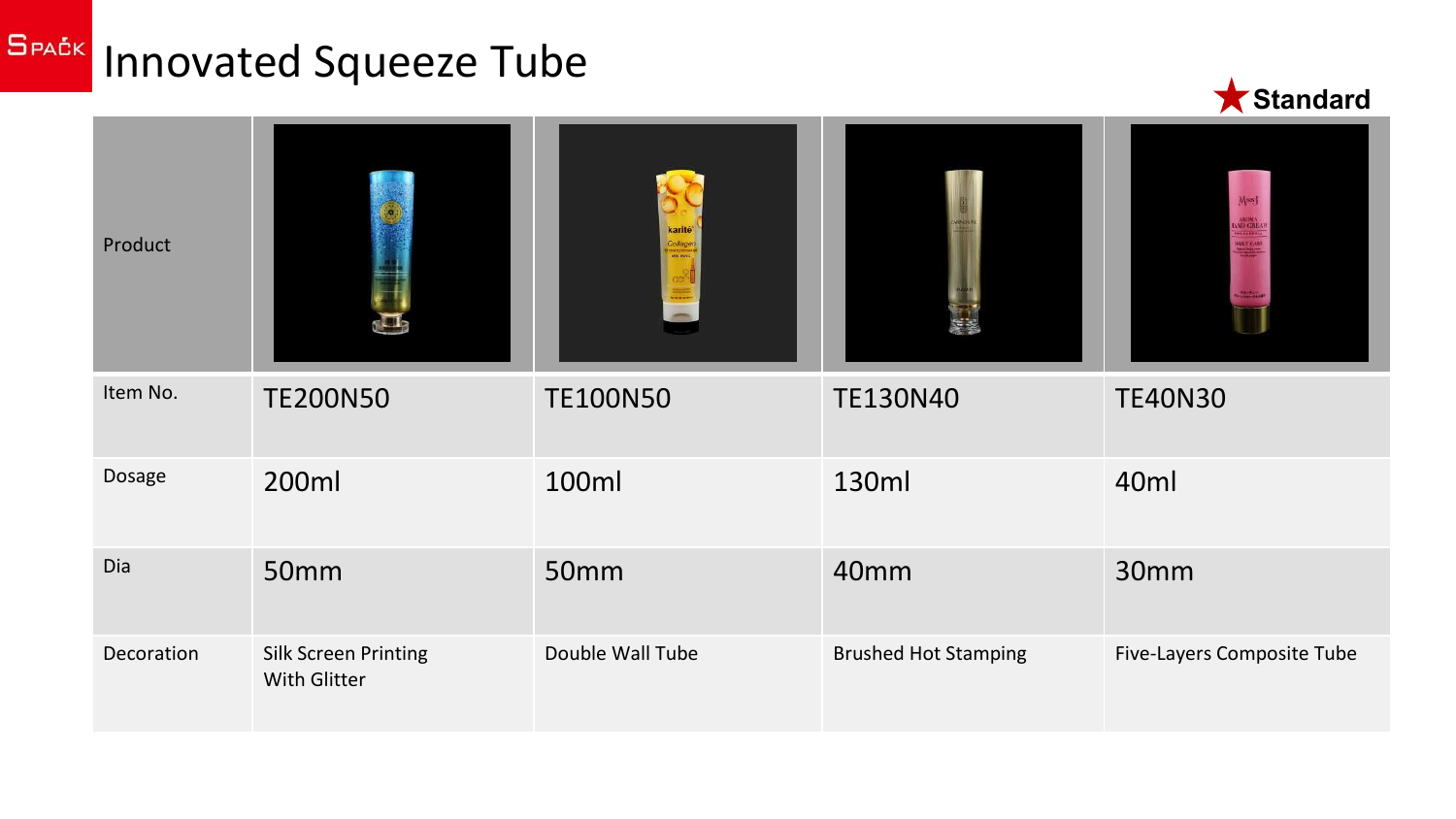**x** Standard

| Product    |                                                                                |                                                                                                           |                                    |                                    |
|------------|--------------------------------------------------------------------------------|-----------------------------------------------------------------------------------------------------------|------------------------------------|------------------------------------|
| Item No.   | <b>TE20N25</b>                                                                 | TE30C-LPA002B18-1                                                                                         | <b>TE60C35-1</b>                   | <b>TE60C35</b>                     |
| Dosage     | 20ml                                                                           | 30ml                                                                                                      | 60 <sub>ml</sub>                   | 60 <sub>ml</sub>                   |
| Dia        | 25mm                                                                           | 25mm                                                                                                      | 35mm                               | 35mm                               |
| Decoration | Laminated Tube with High-<br>Gloss Layer (silver tube with<br>offset printing) | Laminated Tube with High-<br>Gloss Layer (large color block<br>offset printing + Silk Screen<br>Printing) | Wrapped with hot stamping<br>paper | Wrapped with hot stamping<br>paper |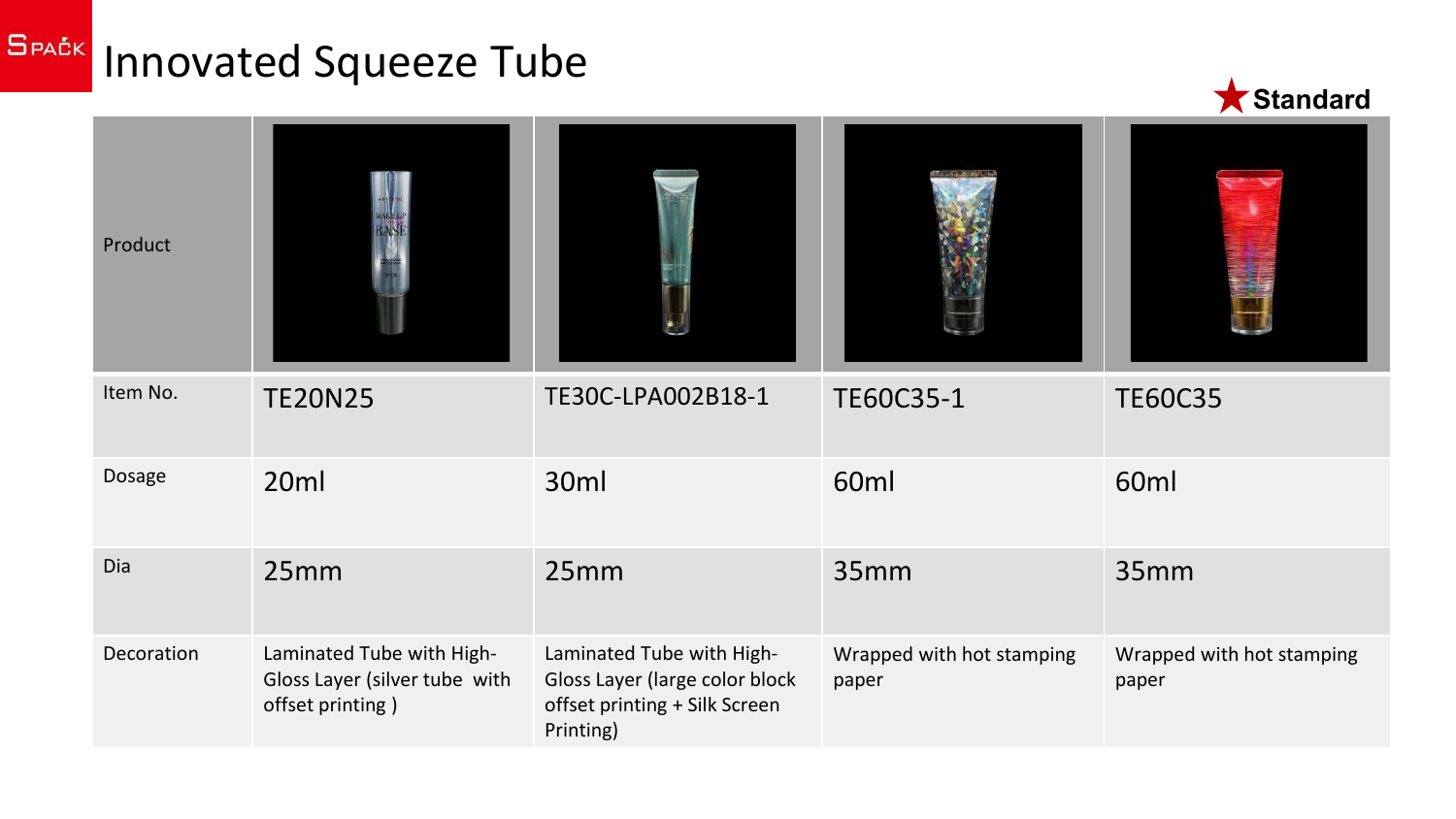**Standard**

| Product    |                                                              | <b>WENCE</b><br>$\mathcal{G}$                                                                               |                                                                      |                                                                     |
|------------|--------------------------------------------------------------|-------------------------------------------------------------------------------------------------------------|----------------------------------------------------------------------|---------------------------------------------------------------------|
| Item No.   | <b>TE30C25</b>                                               | TE120B40-2                                                                                                  | TE120B40-1                                                           | TE22C-LPA002B18-2                                                   |
| Dosage     | 30 <sub>ml</sub>                                             | 120ml                                                                                                       | 120ml                                                                | 22ml                                                                |
| Dia        | 25mm                                                         | 40 <sub>mm</sub>                                                                                            | 40 <sub>mm</sub>                                                     | 25mm                                                                |
| Decoration | Laminated Tube with High-<br><b>Gloss Layer with Coating</b> | Double-Layers PE Tube with<br>Pearl Pigments with silk<br>screen Printing & Hot<br><b>Stamping Printing</b> | Double-Layers PE Tube with<br>Pearl Pigments With Frosted<br>Coating | White Laminated Tube with<br>Pearl Pigments with Frosted<br>Coating |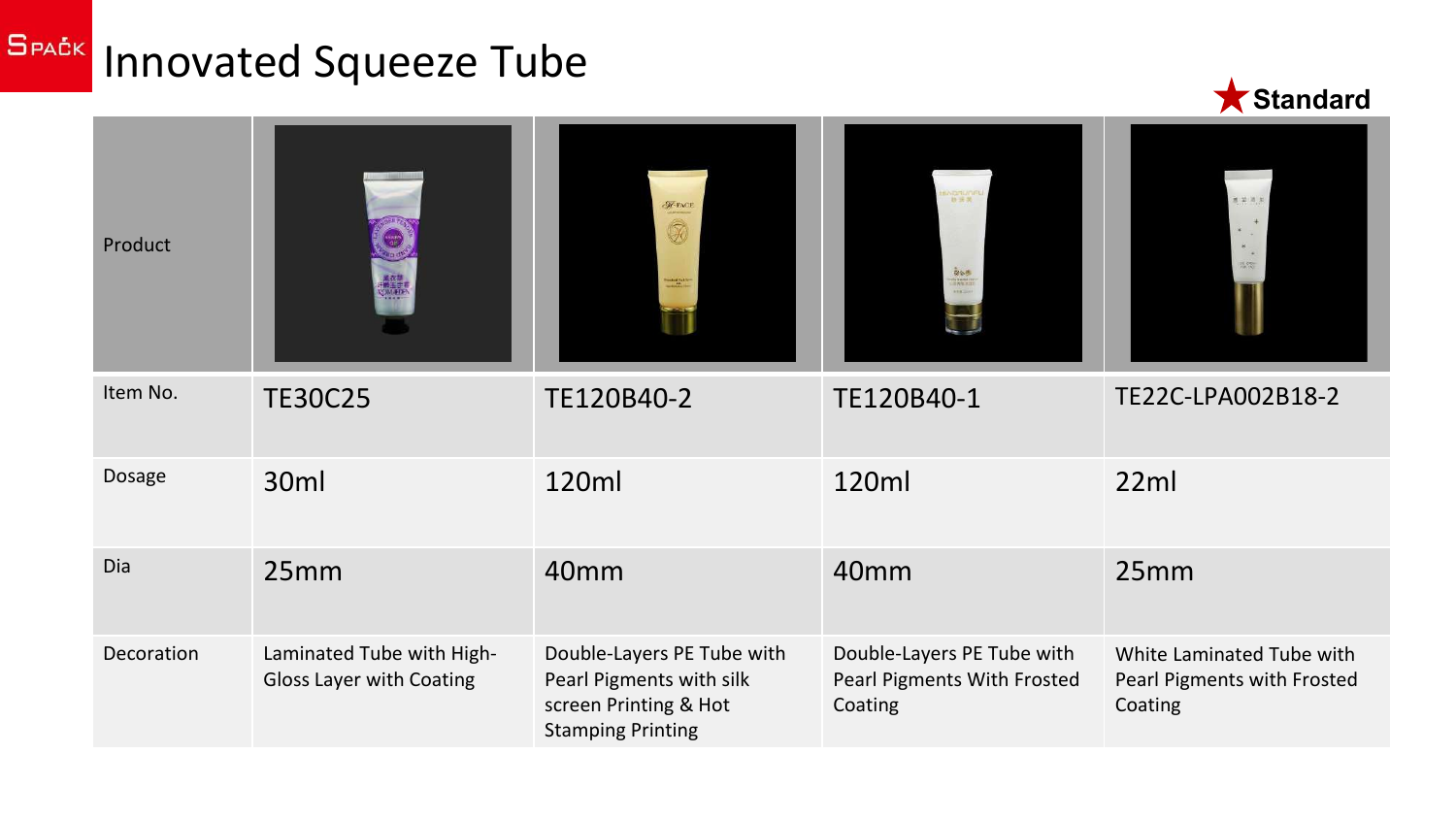**Standard**

| Product    | 00-三%<br>ENZYME<br>highway fund them            | H<br><b>TALA DESKELL</b>                                                                                                | $\begin{array}{c} 0.0148 \\ 0.014488 \\ 0.0004844 \end{array}$<br><b>R.CFI</b> |                 |
|------------|-------------------------------------------------|-------------------------------------------------------------------------------------------------------------------------|--------------------------------------------------------------------------------|-----------------|
| Item No.   | TE100B40-1                                      | TE100B40-2                                                                                                              | <b>TE60C30</b>                                                                 | <b>TE100S35</b> |
| Dosage     | 100ml                                           | 100ml                                                                                                                   | 60 <sub>ml</sub>                                                               | 100ml           |
| Dia        | 40mm                                            | 40mm                                                                                                                    | 30mm                                                                           | 35mm            |
| Decoration | POLYLAMI Tube with Label<br><b>Transfer Cap</b> | Double-Layer Colored Tube<br>with Frosted Coating with silk<br>screen printing, with anti-theft<br>& anti-bacterial cap | White Laminated Tube with<br><b>Silk Screen Printing</b>                       |                 |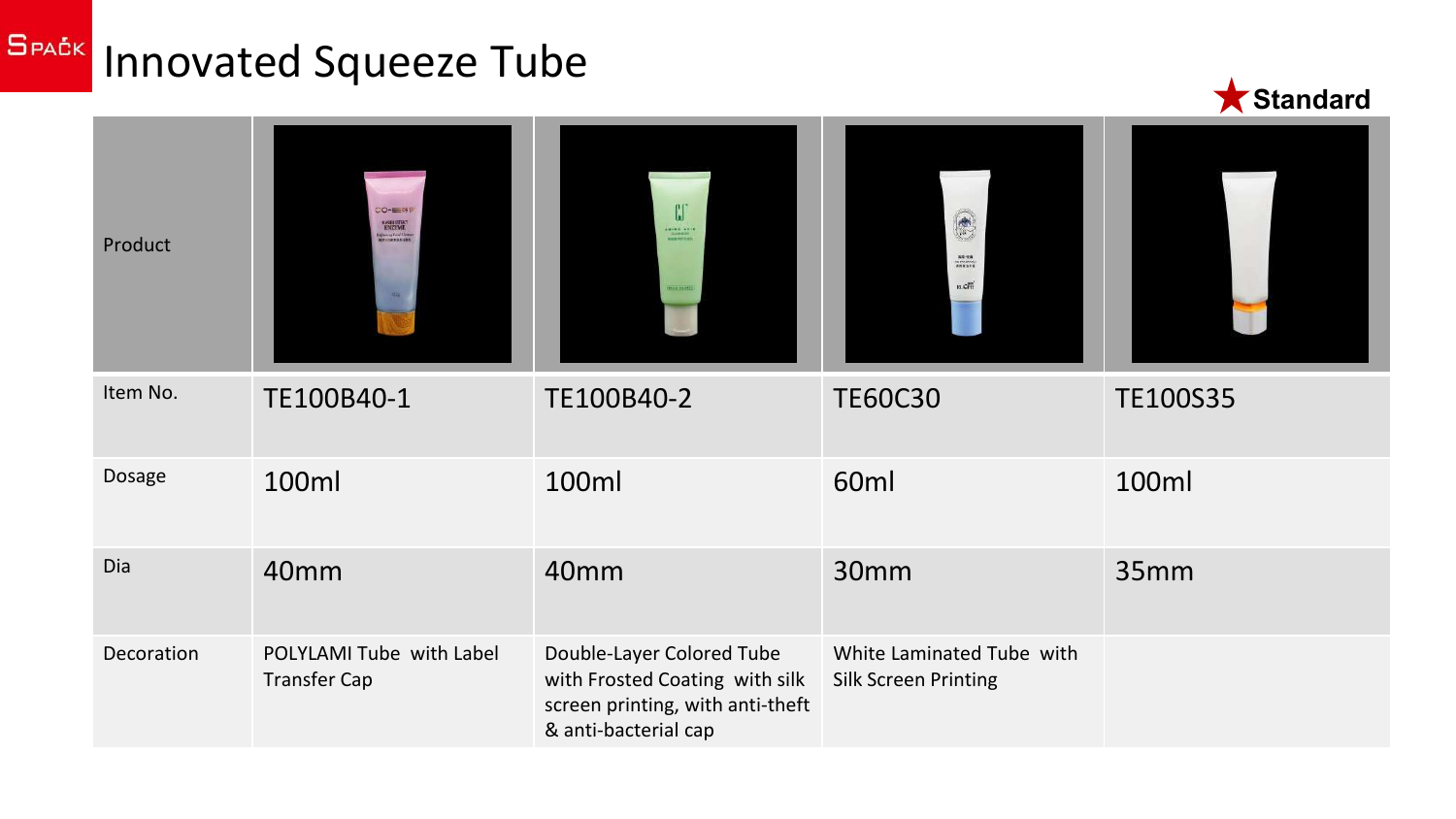

| Product    |                                                                  |                   |                   | $\frac{1}{\cos(10.96)}$ |
|------------|------------------------------------------------------------------|-------------------|-------------------|-------------------------|
| Item No.   | <b>TE15S19</b>                                                   | <b>TE50R30</b>    | TE75R35-1         | TE50R35-1               |
| Dosage     | 15ml                                                             | 50ml              | 75ml              | <b>50ml</b>             |
| Dia        | 19mm                                                             | 30mm              | 35mm              | 35mm                    |
| Decoration | Double-layer Translucent<br>Colored Tube with Pearl<br>Pigments. | Roll-On Ball Tube | Roll-On Ball Tube | Roll-On Ball Tube       |